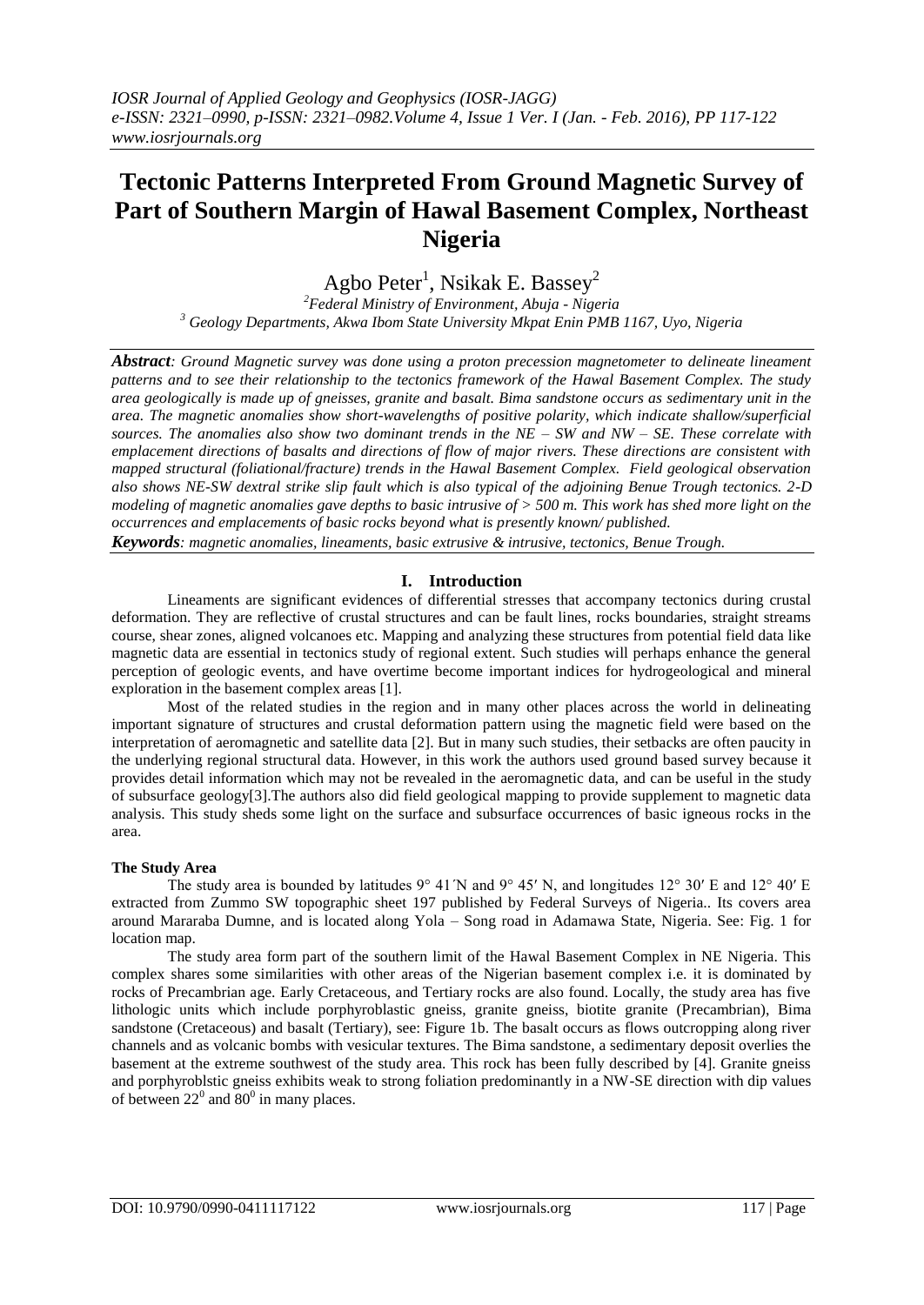

Fig.1a. Map of Nigeria showing location of the study area



Fig.1b. Geological map of the study area

### **II. Materials And Methods**

A topographic map of the study area was acquired from the Federal Surveys of Nigeria and was gridded at 1 km interval and station readings of the total magnetic intensity were taken where the grids intersect. The magnetic survey was carried out using Geometric 856 Memory-Mag<sup>TM</sup> proton precession magnetometer (P/N18101-02 Rev. C). Global Positioning System (GPS) was used for station location. A base station was established near the study area where the magnetometer was continuously returned between two and three hours after each loop of survey to check for diurnal variations of the earth magnetic field. The magnetic data were diurnally reduced and IGRF was removed using IGRF11. The data were filtered using first vertical derivative technique. The software used was *Winglink*. Geological field mapping was also carried out alongside magnetic survey to see the surface lithological variations and structural features such as faults, foliation and joints systems. Structural data were plotted on azimuth rose diagram.

## **III. Results And Discussion**

The map of total magnetic intensity (TMI) field is presented in Figure 3a and b. The TMI map consists of a broad region of intermediate magnetic anomalies (34350 nT – 34450 nT), which dominates the study area except the extreme southwest where sandstone outcropped. The sandstone is expected to have low magnetism and will usually give only an insignificant contribution to the magnetic anomalies [5]. Upon this broad region of anomalies are superimposed linear belts of high magnetic anomalies  $(34475 \text{ nT} - 34625 \text{ nT})$ . The belts trend dominantly in the NE-SW and NW-SE, with minor N-S and NNW- SSE directions. These structural trends are characteristic of the Hawal basement province. This similarity in the positive anomalies pattern and the structural characteristic of the Nigerian Basement Complex shows that the anomalies are strongly controlled by the regional basement structures and tectonics. The zone of negative anomaly in the southwest is due to the existence of low susceptibility Bima sandstone of the Upper Benue Trough (see: Figure 2a).

**Total Magnetic Intensity**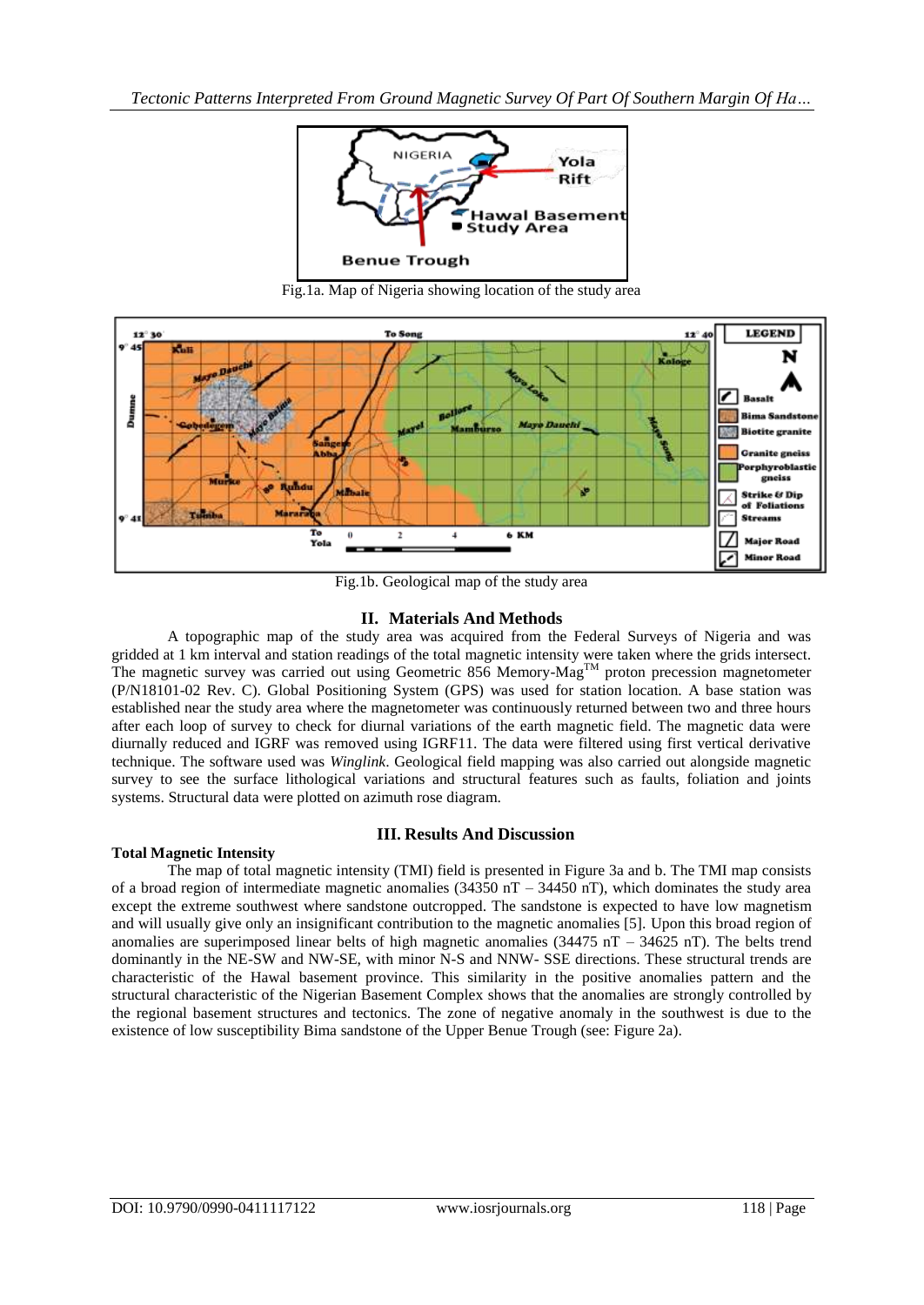*Tectonic Patterns Interpreted From Ground Magnetic Survey Of Part Of Southern Margin Of Ha…*



Fig. 2a. Total Magnetic Intensity map of the study area



Fig. 2b. Total Magnetic Intensity contour map of the study area

## **Field Structures**

The most prevailing planar structures encountered on the field are fractures and foliations. The data were plotted on frequency – azimuth rose diagram (Fig. 3a) using *GEOrient* package, and the results shows a composite direction of fracture clusters in the NE-SW direction which is the dominant structural trends in the area, and with minor N-S and NW- SE trends. Foliations trend mostly in the NW-SE with minor NE-SW directions (Fig. 3b), with surfaces having moderate dips (20° to 60°) predominantly to the west. One of the structures observed in the field is a NE-SW dextral strike slip fault on porphyroblastic gneiss shown in Plate 1.



Fig.3. Rose diagram plots of fractures (A) and foliations (B) in the study area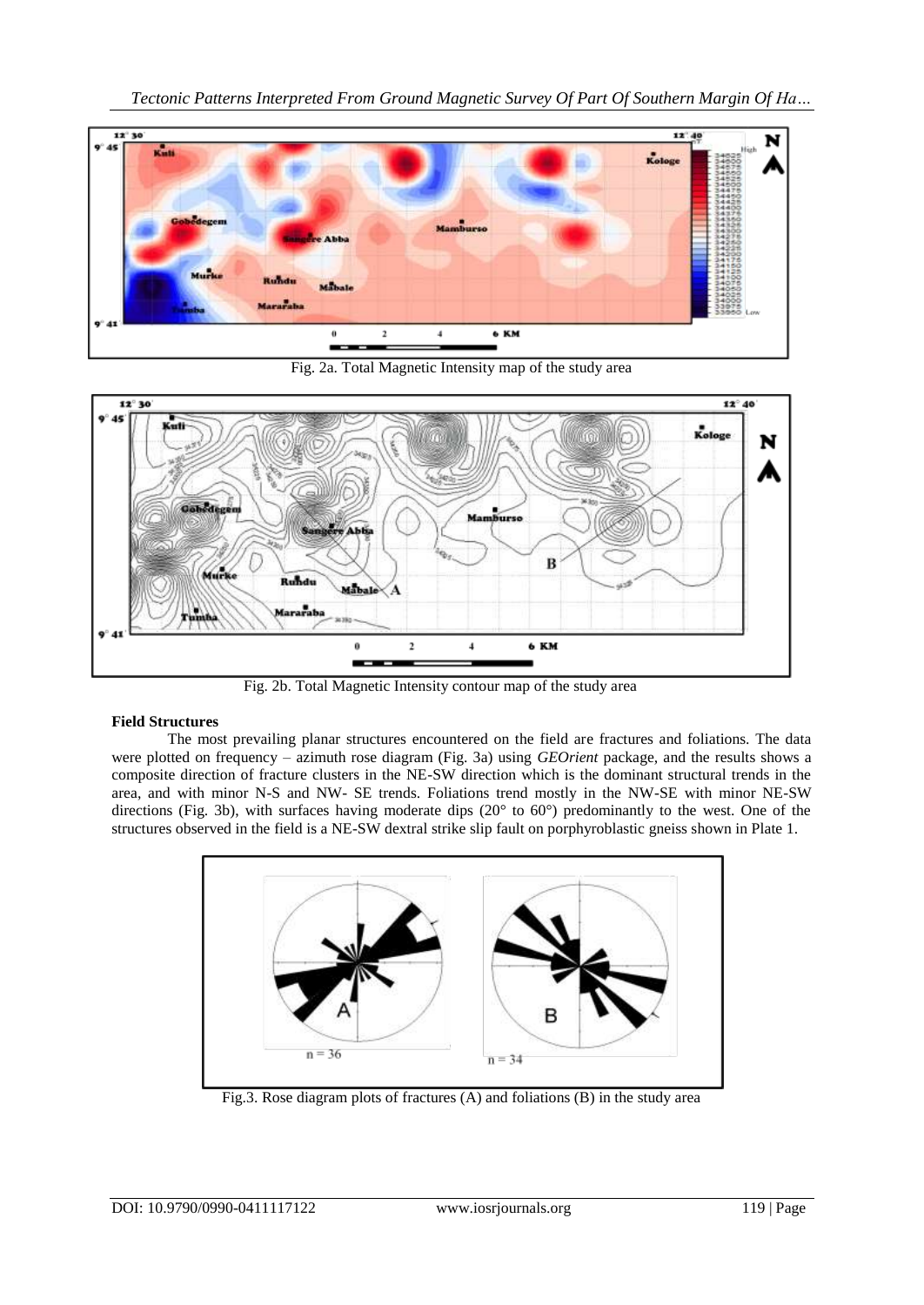

Plate I Typical NE dextral strike-slip fault system of the study area.

## **Lineament Patterns Of The Area**

The TMI map (Figure 2a) shows belts of NE–SW and NW-SE trending positive and negative anomalies. Their orthogonal patterns are reflective of mapped structural directions as expressed in Figure 2. Based on the alignment of anomalies, a magneto-lineament map was produced and is shown as Figure 4. A similar pattern of anomalies is observed in the first vertical derivative magnetic map (Figure 5)

The lineaments are identified as L1, L2, L3 and L4 based on their trends. L1 have NE - SW trend and are between 4 and 8 km in length. L2 have NW - SE trends and are between 1 and 4 km while the L3 have N-S trend and L4 NNW trend. The lineaments (L1) of NE – SW trend correlate with the direction of the Benue Trough (Fig.1), and also correlate with some mapped basalt outcrops along Mayo Balma and other rivers such as like Mayo Bollore, and Mayo Dauchi (Figure 1b). Lineaments (L2), with northwesterly trend follow the flow direction of Mayo Loko (Figure 1b). These lineaments  $(L1 \& L2)$  were caused by deep seated regional structures [6], even though others correlate with mapped basalt in the western part of study area (Figure 1b) and by implication, the basalt emplacement in the area is controlled by seated basement faults.



Fig.4. A schematic magneto-lineament map of the study area



Fig.5. First vertical derivative map of the magnetic field of study area (note the NE-SW and NW-SE alignments of magnetic anomalies).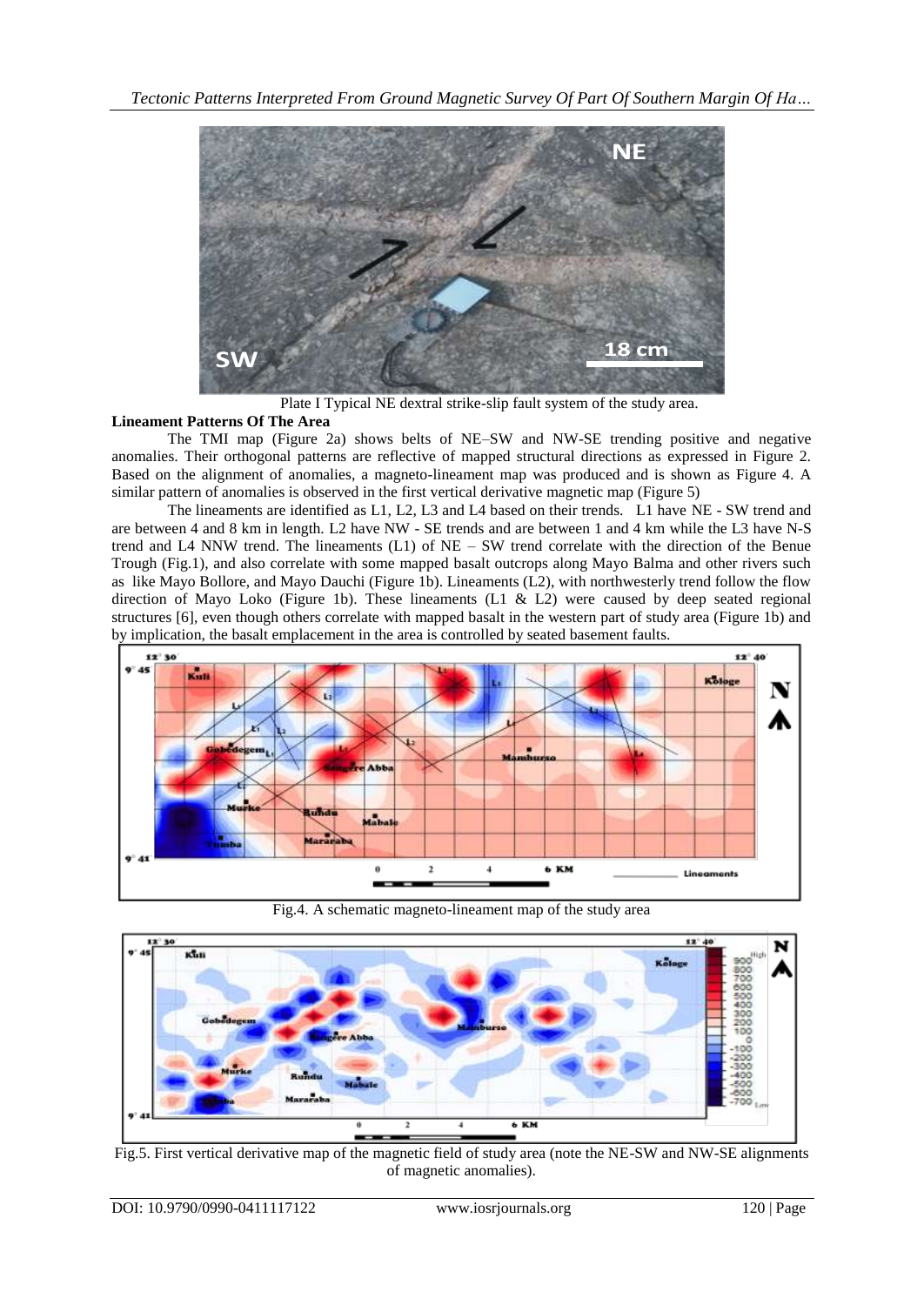### *Tectonic Patterns Interpreted From Ground Magnetic Survey Of Part Of Southern Margin Of Ha…*

Generally, these lineaments patterns correlate with tectonic trends in Song area as reported by [7] and [8] who mapped faults, foliation, shear zones etc and found them to be in the NE, NW and N-S directions. Both lineament sets (L1 and L2) constitute part of conjugate pairs of lineaments which are abundant in the basement complex in the area. Based on distribution of outcrops of basalt in the area and occurrences of high amplitude anomalies (the latter are attributed to sub-cropping basic rocks). An attempt is made to present the distribution of both groups of rocks on a map (Figure 6). In this map, the two major (northeasterly and northwesterly) trends are evident and indicative of a possible fissure eruption in the volcanic activity that saw the emplacements of these basic rocks. Alignment of volcanic rocks along the northwesterly direction in Song area was observed by [9] in his analyses of distribution of basic and phonolite plugs in the Upper Benue Trough and adjoining basement regions.



Fig.6. Map of distribution of basalt and subsurface basic rocks based on field geological observations and occurrences of high amplitude anomalies.

#### **2d Modeling**

The 2D modeling program of *WinGLink* is a graphically interactive, and modeling program designed for the interpretation of magnetic and other potential field data. In this study magnetic susceptibility values were imputed from the software (*WinGLink* ) based on rock types found in the study area. Depths to the top of causative bodies that generate anomalies in Figure 3b are modeled.

The susceptibilities used in the modeling were adopted and varied until best fits between the observed and calculated magnetic curves were achieved (Fig. 7a and b). The 2D models show that the anomalies have their geological sources as basic intrusions. In Figure 7a the causality body lies at a depth of about 500 m, while in 7b the body lies at about 1200 m below the surface. There are no drill hole data from the area yet to confirm these depths. The author posit that basic intrusions and extrusions found in this marginal part of Hawal Basement Complex are part of basic igneous dykes diapirically injected into fault zones and other planes of crustal weakness by mantle plume activity during the formation of Yola Rift [10].



7a: A modeled geomagnetic section along a profile A.